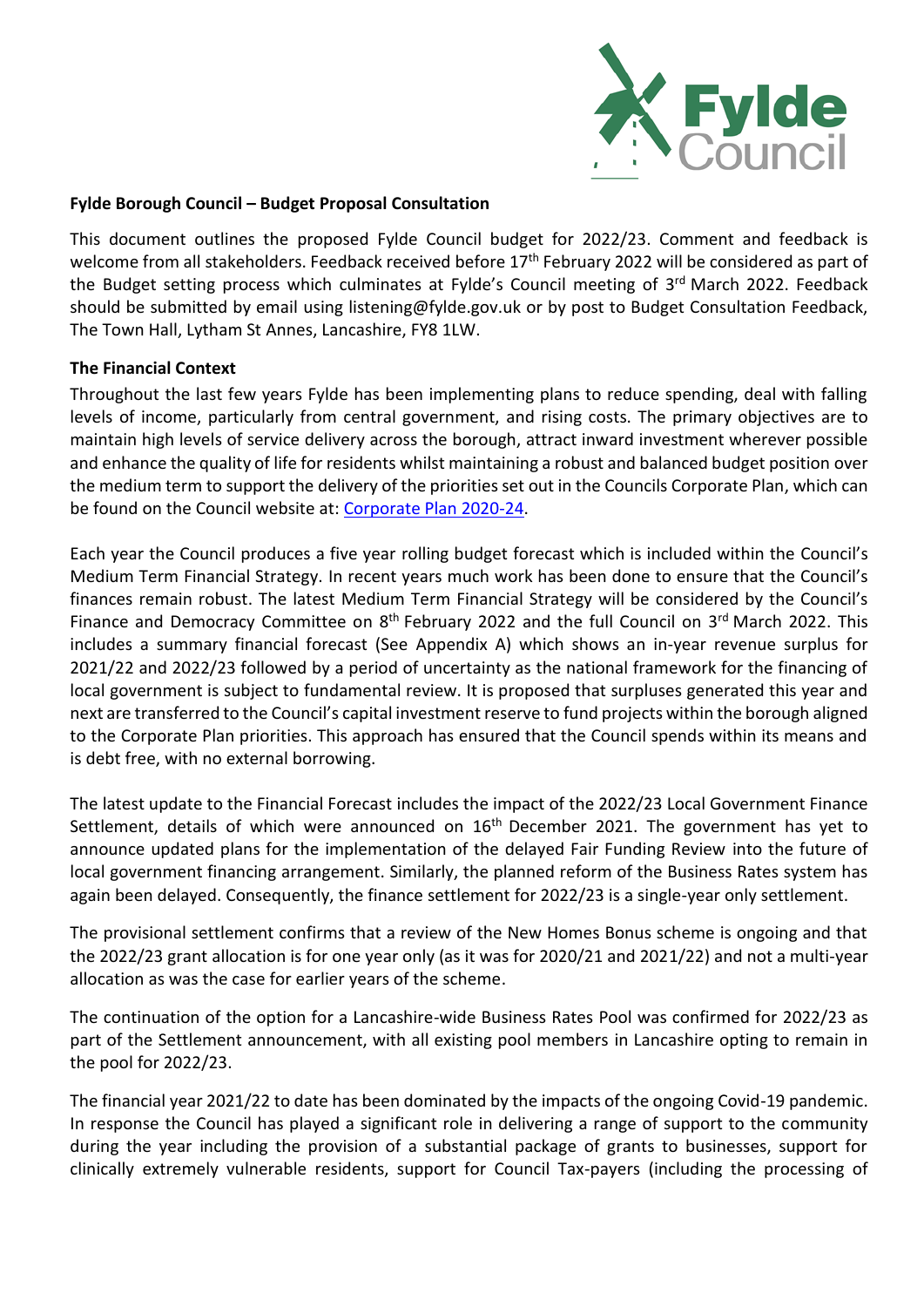payments to those required to self-isolate), the inspection of premises to ensure compliance with covid restriction measure, support to the Community Hub (including the provision and delivery of food parcels to residents forced to self-isolate or 'shield'), supporting the programme of track and trace and latterly support in the delivery of the vaccination programme. The majority of this work has been delivered by existing Council employees who have necessarily been diverted from the "day job" to prioritise the response to the pandemic, and as a result there has been consequential impacts on some of the planned work which would otherwise have been carried out.

In order to maintain the current financial position, the Council needs to continue with the approach to delivering savings and efficiencies and maximising income which have helped deliver balanced budgets and contribute to reserves over recent years. Through continued focus on the importance of financial stability the Council has delivered a savings programme in recent years and has continued to reduce senior management costs and other overheads. Ongoing modernisation work and business improvement will continue to make Council services more efficient, save money and maintain frontline services to customers. This work has yielded ongoing savings to help improve the Council's overall financial position over that period.

Although it is clear that further uncertainty and challenges lie ahead in the later years of the financial forecast, the finances of the Council remain robust, and the reserves and balances are at healthy levels as compared to earlier periods. Furthermore, Fylde Council has a past record of taking actions in order to meet and overcome financial challenges as they arise. The Council will continue to seek opportunities to maintain a robust financial position in the face of a changing financial environment. This approach will ensure that the Council continues to achieve and sustain a balanced budget position on an ongoing basis and is able to deliver the priorities set out in the Corporate Plan. External pressures outside the Council's control are being experienced by many local authorities and the full impact of the pandemic is still being understood and assessed. Instructions remain in place that budget-holders should remain prudent and not commit to any unnecessary expenditure. This approach saves money and may result in an under-spend again for this financial year.

# **The Budget Proposals for 2022/23**

The latest budget forecast included as Appendix A, whilst reflecting the impact of reducing central government grants, low investment returns and increasing costs, remains robust. Savings and efficiencies will continue to be delivered where possible throughout the life of the forecast to reduce the call on reserves in the later years of the forecast.

The full Medium Term Financial Strategy, which is available on the Council's website [at this link](https://fylde.cmis.uk.com/fylde/MeetingsCalendar/tabid/70/ctl/ViewMeetingPublic/mid/397/Meeting/1250/Committee/22/SelectedTab/Documents/Default.aspx) or by request from the Council, highlights a number of significant future risks including: the ongoing impacts of the Covid-19 pandemic, possible further central government grant reductions, particularly in respect of the New Homes Bonus, and the levels of Business Rates that Fylde Council will retain as a member of a Lancashirewide pooling arrangement. As in previous years (and in common with many other Councils) the proposed budget includes the use of income from the New Homes Bonus to support general expenditure as other forms of central funding are reducing.

For 2022/23 there is a proposed overall average Council Tax increase of 1.99%, resulting in an average overall Band D charge for 2022/23 of £219.19. This will mean an average increase of less than 10p per week for a Band D property which will help to safeguard services.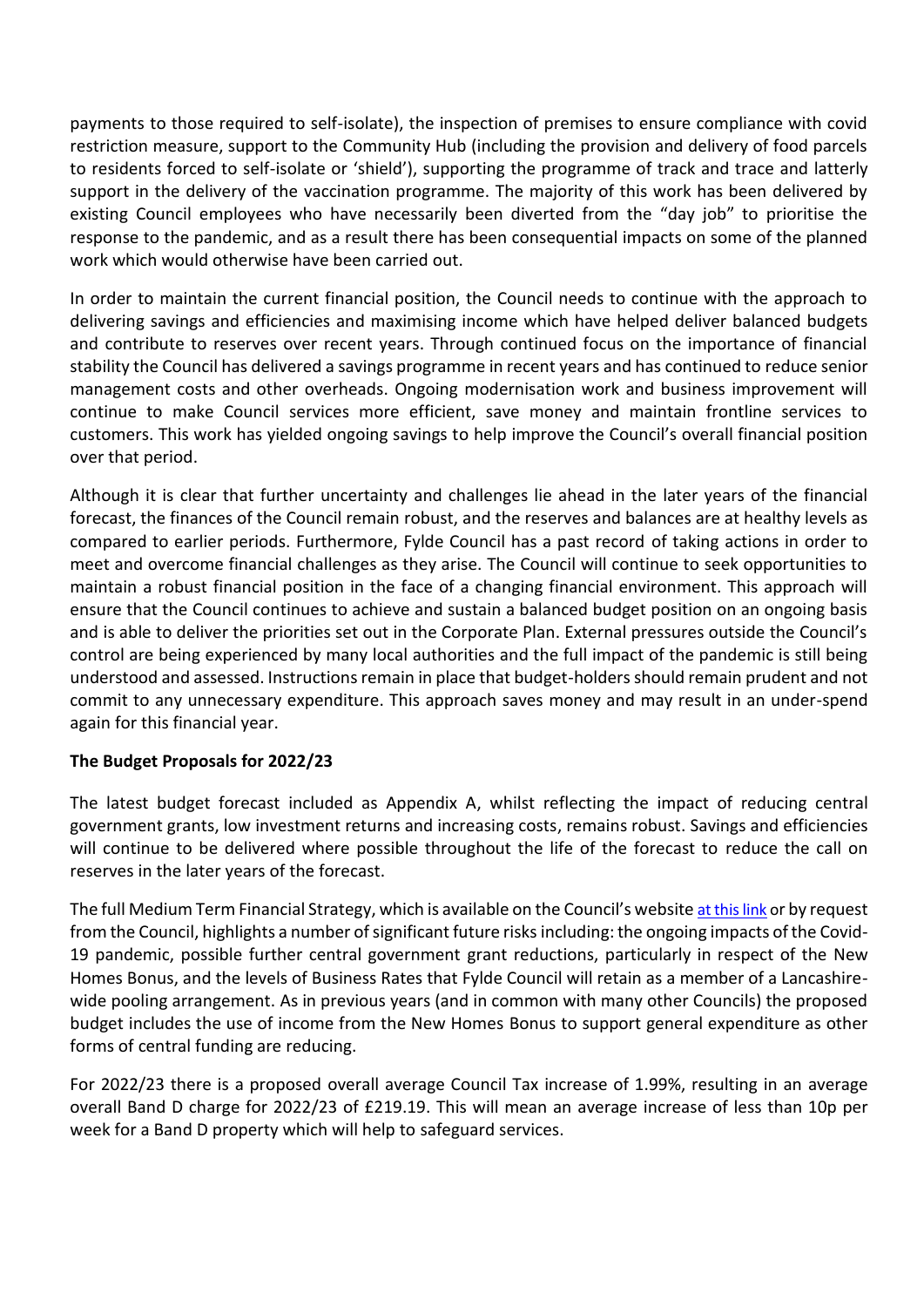Due to the relative changes in the tax base for the Special Expense areas and for the borough as a whole, this equates to an increase in the two elements that make up that total charge and which residents will see on their bills (i.e. the borough-wide charge and the special expense charge) of 2.25%.

A number of growth items have been proposed for 2022/23 as the Council focuses investment in the borough and on delivering the priorities in the corporate plan. These include:

# **The revenue budget proposals for 2022/23 are:**

- Drainage / flooding resource following recommendations of the Flooding and Drainage Working Group
- Enforcement Team resources

# **The capital growth proposals for 2022/23 are:**

- Replacement of Town Centre CCTV Systems
- North Beach Car Park Public Conveniences
- Stanner Bank Public Conveniences Refurbishment
- Mechanical Cleaning Sweeper Vehicle
- Carbon Neutral Vehicles
- Play Area Blackpool Road North Playing Field
- Improvements to Children's Play Areas
- Petanque Court

Further details of these budget proposals are included in Appendix B.

Capital Expenditure is defined as expenditure on the acquisition of a fixed asset and/or expenditure which adds value (not merely maintains) to the value of an existing fixed asset. Examples of fixed assets are: land, building, plant and vehicles.

These proposals are now published for consultation, and feedback from all stakeholders will be considered as part of the Budget setting process which culminates at Fylde's Council meeting of 3<sup>rd</sup> March 2022.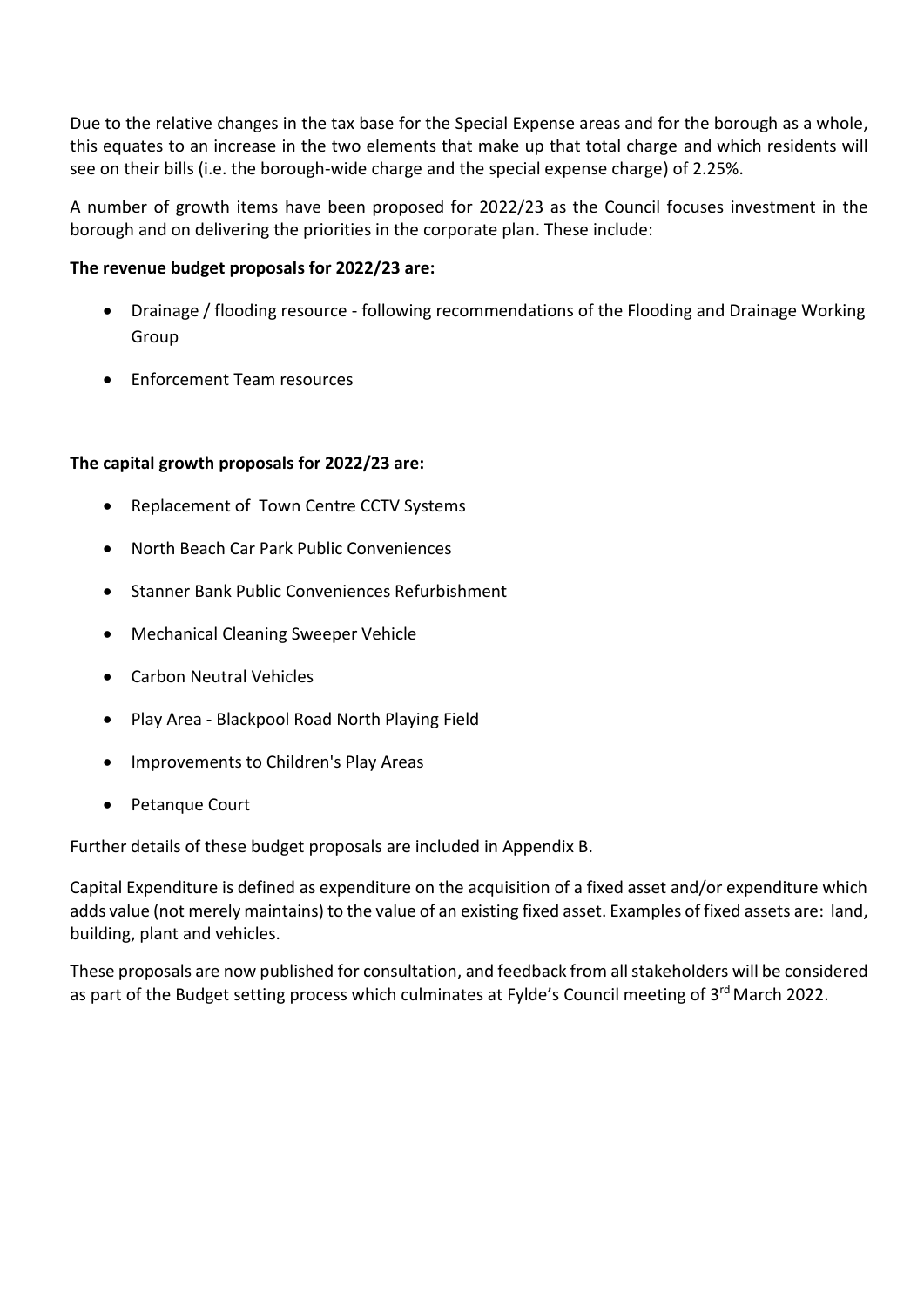|                                                                                          | 2021/22          | 2022/23          | 2023/24          | 2024/25          | 2025/26          | Adverse /  |
|------------------------------------------------------------------------------------------|------------------|------------------|------------------|------------------|------------------|------------|
|                                                                                          | £000             | £000             | £000             | £000             | £000             | Favourable |
| Forecast approved at Council on 4th March 2021                                           | 10,934           | 11,000           | 11,697           | 11,909           | 11,909           |            |
| Forecast Changes                                                                         | 219              | 354              | 218              | 253              | 548              | Adverse    |
| Revenue Budget Growth Items                                                              |                  | 121              | 82               | 85               | 88               | Adverse    |
| <b>Forecast Budget Requirement: TOTAL</b>                                                | 11,153           | 11,475           | 11,997           | 12,247           | 12,545           |            |
| Financed by:                                                                             |                  |                  |                  |                  |                  |            |
| <b>Council Tax Funding:</b>                                                              |                  |                  |                  |                  |                  |            |
| Council Tax - Precept                                                                    | 6,656            | 6,881            | 7,096            | 7,317            | 7,544            |            |
| Sub Total - Council Tax Income                                                           | 6,656            | 6,881            | 7,096            | 7,317            | 7,544            |            |
| <b>Business Rates Funding:</b>                                                           |                  |                  |                  |                  |                  |            |
| <b>Retained Business Rates</b>                                                           | 4,501            | 3,580            | 2,800            | 2,800            | 2,800            |            |
| <b>Sub Total - Business Rates Income</b>                                                 | 4,501            | 3,580            | 2,800            | 2,800            | 2,800            |            |
| <b>Other Funding:</b>                                                                    |                  |                  |                  |                  |                  |            |
| Lower Tier Services Grant                                                                | 379              | 87               |                  |                  |                  |            |
| 2022/23 Services Grant                                                                   |                  | 133              |                  |                  |                  |            |
| New Homes Bonus (NHB)                                                                    | 1,161            | 1,236            | 1,136            | 1,136            | 1,136            |            |
| Less - NHB distribution to Town & Parish Councils                                        | $-58$            | $-62$            |                  |                  |                  |            |
| <b>Sub Total - Other Income</b>                                                          | 1,482            | 1,394            | 1,136            | 1,136            | 1,136            |            |
| <b>Forecast Financing: TOTAL</b>                                                         | 12,639           | 11,855           | 11,032           | 11,253           | 11,480           |            |
| Forecast surplus (-) / deficit for year                                                  | $-1,486$         | $-380$           | 965              | 994              | 1,065            |            |
| <b>Reserves</b>                                                                          |                  |                  |                  |                  |                  |            |
| Forecast surplus/deficit (-) for year from above:                                        | 1,486            | 380              | $-965$           | $-994$           | $-1,065$         |            |
| Less: Proposed Transfer to Capital Investment Reserve                                    | $-1,486$         | $-380$           |                  |                  |                  |            |
| Balance of surplus/deficit(-) remaining:                                                 |                  |                  | $-965$           | - 994            | $-1,065$         |            |
|                                                                                          |                  |                  |                  |                  |                  |            |
| <b>Balance of General Fund Reserves b/f</b>                                              | 4,571            | 4,571            | 4,571            | 3,606            | 2,612            |            |
| Less estimated transfer to/from(-) General Fund Reserves in year                         |                  |                  | $-965$           | $-994$           | $-1,065$         |            |
| <b>Forecast Reserves at Year End</b>                                                     | 4,571            | 4,571            | 3,606            | 2,612            | 1,547            |            |
|                                                                                          |                  |                  |                  |                  |                  |            |
| <b>Band D Council Tax (Excl Parish Precepts)</b>                                         | £214.91<br>£4.20 | £219.19<br>£4.28 | £223.56<br>£4.37 | £228.01<br>£4.45 | £232.55<br>£4.54 |            |
| <b>Band D Average Council Tax Increase</b><br><b>Band D Average Council Tax Increase</b> | 1.99%            | 1.99%            | 1.99%            | 1.99%            | 1.99%            |            |
|                                                                                          |                  |                  |                  |                  |                  |            |

# **Latest General Fund Budget Forecast 2021/22 to 2025/26 - as at January 2022**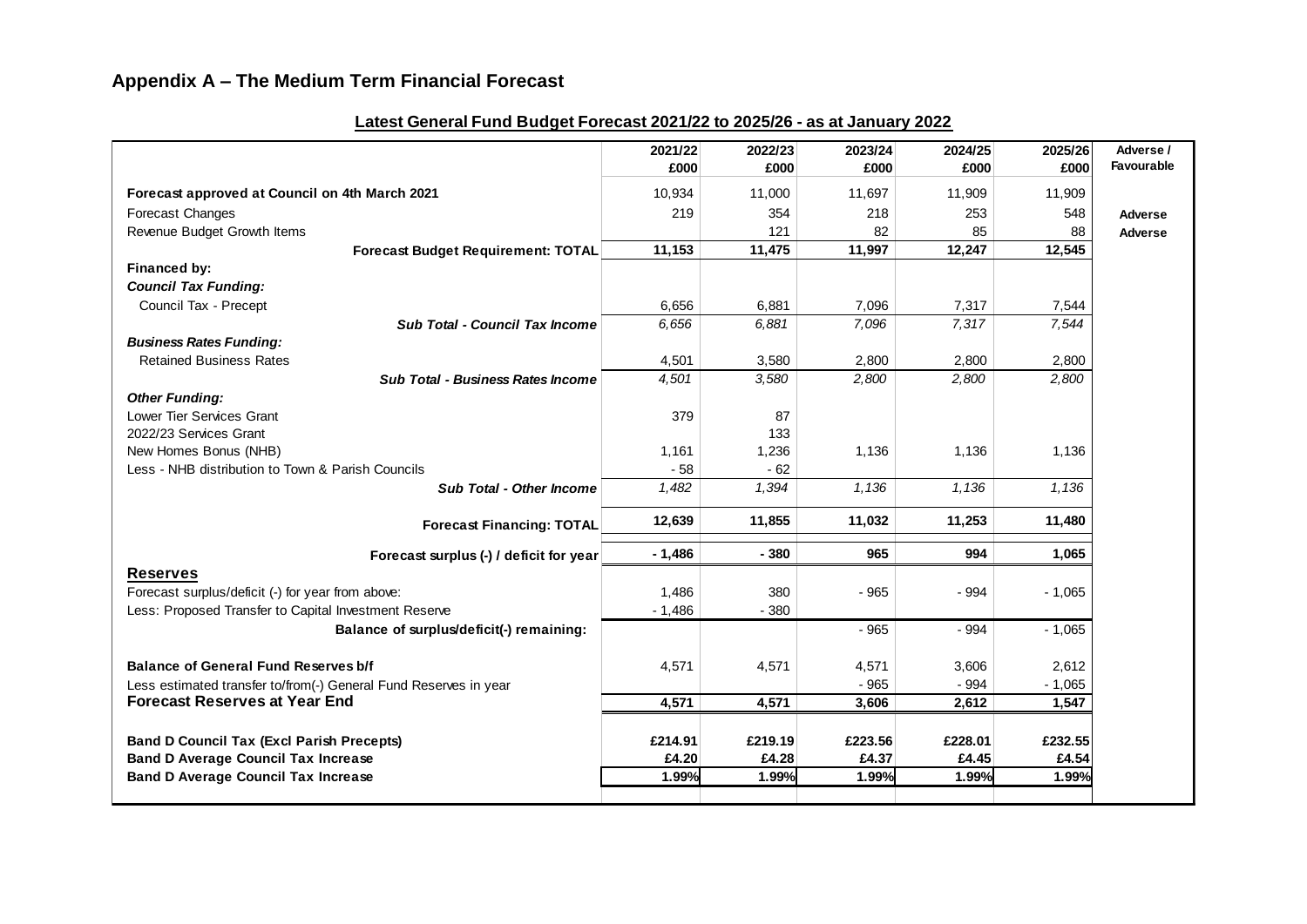#### **BUDGET PROPOSALS - REVENUE ITEMS**

|                                                                                                           | 2021/22<br>£000l | 2022/23<br>£000 | 2023/24<br>£000l | £000     | 2024/25 2025/26<br>£000 | <b>Description</b>                                                                                                                                                                                                                           |
|-----------------------------------------------------------------------------------------------------------|------------------|-----------------|------------------|----------|-------------------------|----------------------------------------------------------------------------------------------------------------------------------------------------------------------------------------------------------------------------------------------|
| Drainage / flooding resource - following<br>recommendations of the Flooding and<br>Drainage Working Group |                  | 79              |                  | 85       |                         | The Environment, Health and Housing Committee meeting on 4th January 2022 agreed support for a<br>88 revenue bid increasing staffing resources following the recommendation of the flood risk and surface<br>water management working group. |
| Enforcement Team resources                                                                                |                  |                 |                  | $\Omega$ |                         | The Operational Management Committee meeting on 11th January 2022 agreed support for a revenue<br> bid for the extension of staffing resource for environmental enforcement for a further 12 month period.                                   |
|                                                                                                           |                  |                 |                  |          |                         |                                                                                                                                                                                                                                              |
| <b>TOTAL OF REVENUE GROWTH</b><br><b>PROPOSALS</b>                                                        | 01               | 121             | 82               | 85       | 88                      |                                                                                                                                                                                                                                              |

**BUDGET PROPOSALS - CAPITAL ITEMS** (It is recommended that each of the schemes detailed below is funded from the Capital Investment Reserve)

|                                                   | 2021/22<br>£000 | 2022/23<br>£000 | 2023/24<br>£000 | £000 | 2024/25 2025/26<br>£000 | <b>Description</b>                                                                                                                                                                                                                                                                          |
|---------------------------------------------------|-----------------|-----------------|-----------------|------|-------------------------|---------------------------------------------------------------------------------------------------------------------------------------------------------------------------------------------------------------------------------------------------------------------------------------------|
| Replacement of Town Centre CCTV<br>Systems        |                 | 79              |                 |      |                         | The Environment, Health and Housing Committee meeting on 4th January 2022 agreed support for a<br>0 capital bid for 'Replacement of Town Centre CCTV Systems' in the sum of £79k in 2022/23 for<br>replacement of town centre CCTV systems.                                                 |
| North Beach Car Park Public<br>Conveniences       |                 | 150             |                 |      |                         | The Operational Management Committee meeting on 11th January 2022 agreed support for a capital<br>0 bid for 'North Beach Car Park Public Conveniences' in the sum of £150k in 2022/23. The Committee<br>ranked this bid as priority 1 on the list of bids submitted for consideration.      |
| Stanner Bank Public Conveniences<br>Refurbishment |                 | 58              |                 |      |                         | The Operational Management Committee meeting on 11th January 2022 agreed support for a capital<br>0 bid for 'Stanner Bank Public Conveniences Refurbishment' in the sum of £58k in 2022/23. The<br>Committee ranked this bid as priority 2 on the list of bids submitted for consideration. |
| <b>Cleaning Mechanical Sweeper Vehicle</b>        |                 | 60              |                 |      |                         | The Operational Management Committee meeting on 11th January 2022 agreed support for a capital<br>0 bid for 'Cleaning Mechanical Sweeper Vehicle' in the sum of £60k in 2022/23. The Committee ranked<br>this bid as priority 3 on the list of bids submitted for consideration.            |
| <b>Carbon Neutral Vehicles</b>                    |                 | 34              |                 |      |                         | The Operational Management Committee meeting on 11th January 2022 agreed support for a capital<br>0 bid for 'Carbon Neutral Vehicles' in the sum of £34k in 2022/23 and £27k in 2023/24. The Committee<br>ranked this bid as priority 4 on the list of bids submitted for consideration.    |